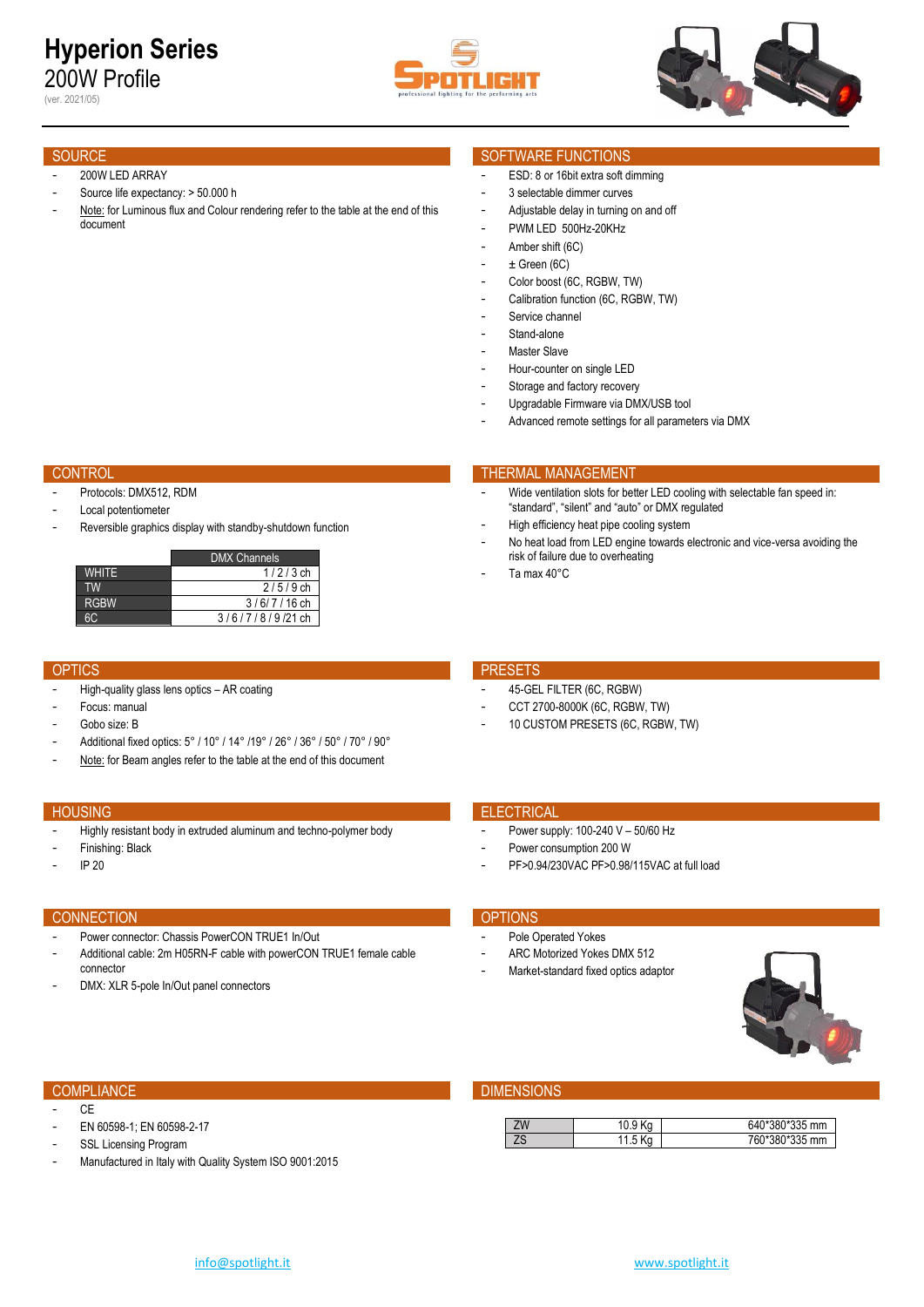



## DMX chart

(ver. 2021/05)

|                 |               | <b>WHITE</b>  |                    |               | <b>TUNABLE WHITE</b> |                    |  |  |  |  |  |  |  |
|-----------------|---------------|---------------|--------------------|---------------|----------------------|--------------------|--|--|--|--|--|--|--|
|                 | 1CH           | 2CH           | 3CH                | <b>EASY</b>   | <b>SPLIT</b>         | <b>FULL</b>        |  |  |  |  |  |  |  |
|                 | 8 BIT         | 8 BIT         | <b>16 BIT</b>      | 8 BIT         | 8 BIT                | <b>16 BIT</b>      |  |  |  |  |  |  |  |
| ch              | <b>DIMMER</b> | <b>DIMMER</b> | <b>DIMMER</b>      | <b>DIMMER</b> | <b>DIMMER</b>        | <b>DIMMER</b>      |  |  |  |  |  |  |  |
| 2 <sub>ch</sub> |               | <b>STROBO</b> | <b>DIMMER FINE</b> | <b>CCT</b>    | <b>WW</b>            | <b>DIMMER FINE</b> |  |  |  |  |  |  |  |
| 3 ch            |               |               | <b>STROBO</b>      |               | <b>CW</b>            | <b>CCT</b>         |  |  |  |  |  |  |  |
| 4 ch            |               |               |                    |               | <b>STROBO</b>        | $WW +/-$           |  |  |  |  |  |  |  |
| 5 ch            |               |               |                    |               | <b>SERVICE</b>       | $CW +/-$           |  |  |  |  |  |  |  |
| 6 ch            |               |               |                    |               |                      | <b>DELAY</b>       |  |  |  |  |  |  |  |
| 7 ch            |               |               |                    |               |                      | <b>FAN</b>         |  |  |  |  |  |  |  |
| 8 ch            |               |               |                    |               |                      | <b>STROBO</b>      |  |  |  |  |  |  |  |
| 9 ch            |               |               |                    |               |                      | <b>SERVICE</b>     |  |  |  |  |  |  |  |

| <b>EASY</b><br><b>HSI</b><br><b>RGBW</b><br><b>CMY</b><br><b>FULL</b><br><b>16 BIT</b><br>8 BIT<br>8 BIT<br>8 BIT<br>8 BIT<br><b>DIMMER</b><br><b>DIMMER</b><br><b>DIMMER</b><br><b>DIMMER</b><br><b>DIMMER</b><br>$1$ ch<br>2 <sub>ch</sub><br><b>CCT</b><br><b>RED</b><br><b>HUE</b><br><b>CYAN</b><br><b>DIMMER FINE</b><br>3 <sub>ch</sub><br><b>COLOUR PRESET</b><br><b>HUE FINE</b><br><b>GREEN</b><br><b>RED</b><br><b>MAGENTA</b><br>4 ch<br><b>SATURATION</b><br>YELLOW<br><b>BLUE</b><br><b>RED FINE</b><br><b>WHITE</b><br><b>GREEN</b><br><b>STROBO</b><br><b>STROBO</b><br>5 <sub>ch</sub> |      | <b>RGBW</b> |                |                |               |                   |  |  |  |  |  |  |  |  |
|---------------------------------------------------------------------------------------------------------------------------------------------------------------------------------------------------------------------------------------------------------------------------------------------------------------------------------------------------------------------------------------------------------------------------------------------------------------------------------------------------------------------------------------------------------------------------------------------------------|------|-------------|----------------|----------------|---------------|-------------------|--|--|--|--|--|--|--|--|
|                                                                                                                                                                                                                                                                                                                                                                                                                                                                                                                                                                                                         |      |             |                |                |               |                   |  |  |  |  |  |  |  |  |
|                                                                                                                                                                                                                                                                                                                                                                                                                                                                                                                                                                                                         |      |             |                |                |               |                   |  |  |  |  |  |  |  |  |
|                                                                                                                                                                                                                                                                                                                                                                                                                                                                                                                                                                                                         |      |             |                |                |               |                   |  |  |  |  |  |  |  |  |
|                                                                                                                                                                                                                                                                                                                                                                                                                                                                                                                                                                                                         |      |             |                |                |               |                   |  |  |  |  |  |  |  |  |
|                                                                                                                                                                                                                                                                                                                                                                                                                                                                                                                                                                                                         |      |             |                |                |               |                   |  |  |  |  |  |  |  |  |
|                                                                                                                                                                                                                                                                                                                                                                                                                                                                                                                                                                                                         |      |             |                |                |               |                   |  |  |  |  |  |  |  |  |
|                                                                                                                                                                                                                                                                                                                                                                                                                                                                                                                                                                                                         |      |             |                |                |               |                   |  |  |  |  |  |  |  |  |
|                                                                                                                                                                                                                                                                                                                                                                                                                                                                                                                                                                                                         | 6 ch |             | <b>SERVICE</b> | <b>SERVICE</b> | <b>STROBO</b> | <b>GREEN FINE</b> |  |  |  |  |  |  |  |  |
| <b>SERVICE</b><br><b>BLUE</b><br>7 ch                                                                                                                                                                                                                                                                                                                                                                                                                                                                                                                                                                   |      |             |                |                |               |                   |  |  |  |  |  |  |  |  |
| 8 ch<br><b>BLUE FINE</b>                                                                                                                                                                                                                                                                                                                                                                                                                                                                                                                                                                                |      |             |                |                |               |                   |  |  |  |  |  |  |  |  |
| <b>WHITE</b><br>9 <sub>ch</sub>                                                                                                                                                                                                                                                                                                                                                                                                                                                                                                                                                                         |      |             |                |                |               |                   |  |  |  |  |  |  |  |  |
| $10$ ch<br><b>WHITE FINE</b>                                                                                                                                                                                                                                                                                                                                                                                                                                                                                                                                                                            |      |             |                |                |               |                   |  |  |  |  |  |  |  |  |
| CCT<br>$11$ ch                                                                                                                                                                                                                                                                                                                                                                                                                                                                                                                                                                                          |      |             |                |                |               |                   |  |  |  |  |  |  |  |  |
| $12$ ch<br><b>COLOUR PRESET</b>                                                                                                                                                                                                                                                                                                                                                                                                                                                                                                                                                                         |      |             |                |                |               |                   |  |  |  |  |  |  |  |  |
| 13 <sub>ch</sub><br>DELAY                                                                                                                                                                                                                                                                                                                                                                                                                                                                                                                                                                               |      |             |                |                |               |                   |  |  |  |  |  |  |  |  |
| <b>FAN</b><br>$14$ ch                                                                                                                                                                                                                                                                                                                                                                                                                                                                                                                                                                                   |      |             |                |                |               |                   |  |  |  |  |  |  |  |  |
| <b>STROBO</b><br>$15$ ch                                                                                                                                                                                                                                                                                                                                                                                                                                                                                                                                                                                |      |             |                |                |               |                   |  |  |  |  |  |  |  |  |
| 16 <sub>ch</sub><br><b>SERVICE</b>                                                                                                                                                                                                                                                                                                                                                                                                                                                                                                                                                                      |      |             |                |                |               |                   |  |  |  |  |  |  |  |  |

|                  |                      |                |                | <b>RGBACL</b>     |                |                    |                      |
|------------------|----------------------|----------------|----------------|-------------------|----------------|--------------------|----------------------|
|                  | <b>EASY</b>          | <b>CMY</b>     | <b>RGB</b>     | <b>HSI</b>        | <b>RGBACL</b>  | <b>THEATER</b>     | <b>FULL</b>          |
|                  | 8 BIT                | 8 BIT          | 8 BIT          | 8 BIT             | 8 BIT          | <b>16 BIT</b>      | <b>16 BIT</b>        |
| 1 <sub>ch</sub>  | <b>DIMMER</b>        | <b>DIMMER</b>  | <b>DIMMER</b>  | <b>DIMMER</b>     | <b>DIMMER</b>  | <b>DIMMER</b>      | <b>DIMMER</b>        |
| 2 <sub>ch</sub>  | <b>CCT</b>           | <b>CYAN</b>    | <b>RED</b>     | <b>HUE</b>        | <b>RED</b>     | <b>DIMMER FINE</b> | <b>DIMMER FINE</b>   |
| 3 ch             | <b>COLOUR PRESET</b> | <b>MAGENTA</b> | <b>GREEN</b>   | <b>HUE FINE</b>   | <b>GREEN</b>   | <b>CCT</b>         | <b>RED</b>           |
| 4 ch             |                      | <b>YELLOW</b>  | <b>BLUE</b>    | <b>SATURATION</b> | <b>BLUE</b>    | +/- GREEN          | <b>RED FINE</b>      |
| 5 ch             |                      | <b>STROBO</b>  | <b>STROBO</b>  | CCT               | <b>AMBER</b>   | <b>DELAY</b>       | <b>GREEN</b>         |
| 6 ch             |                      | <b>SERVICE</b> | <b>SERVICE</b> | <b>STROBO</b>     | <b>CYAN</b>    | <b>FAN</b>         | <b>GREEN FINE</b>    |
| 7 ch             |                      |                |                | <b>SERVICE</b>    | LIME           | <b>STROBO</b>      | <b>BLUE</b>          |
| 8 ch             |                      |                |                |                   | <b>STROBO</b>  | <b>SERVICE</b>     | <b>BLUE FINE</b>     |
| 9 ch             |                      |                |                |                   | <b>SERVICE</b> |                    | <b>AMBER</b>         |
| $10$ ch          |                      |                |                |                   |                |                    | AMBER FINE           |
| 11 ch            |                      |                |                |                   |                |                    | <b>CYAN</b>          |
| $12$ ch          |                      |                |                |                   |                |                    | <b>CYAN FINE</b>     |
| 13 <sub>ch</sub> |                      |                |                |                   |                |                    | <b>LIME</b>          |
| 14 ch            |                      |                |                |                   |                |                    | LIME FINE            |
| 15 <sub>ch</sub> |                      |                |                |                   |                |                    | <b>COLOUR PRESET</b> |
| $16$ ch          |                      |                |                |                   |                |                    | <b>CCT</b>           |
| 17 <sub>ch</sub> |                      |                |                |                   |                |                    | +/- GREEN            |
| 18 <sub>ch</sub> |                      |                |                |                   |                |                    | <b>DELAY</b>         |
| 19 <sub>ch</sub> |                      |                |                |                   |                |                    | <b>FAN</b>           |
| 20 <sub>ch</sub> |                      |                |                |                   |                |                    | <b>STROBO</b>        |
| $21$ ch          |                      |                |                |                   |                |                    | <b>SERVICE</b>       |